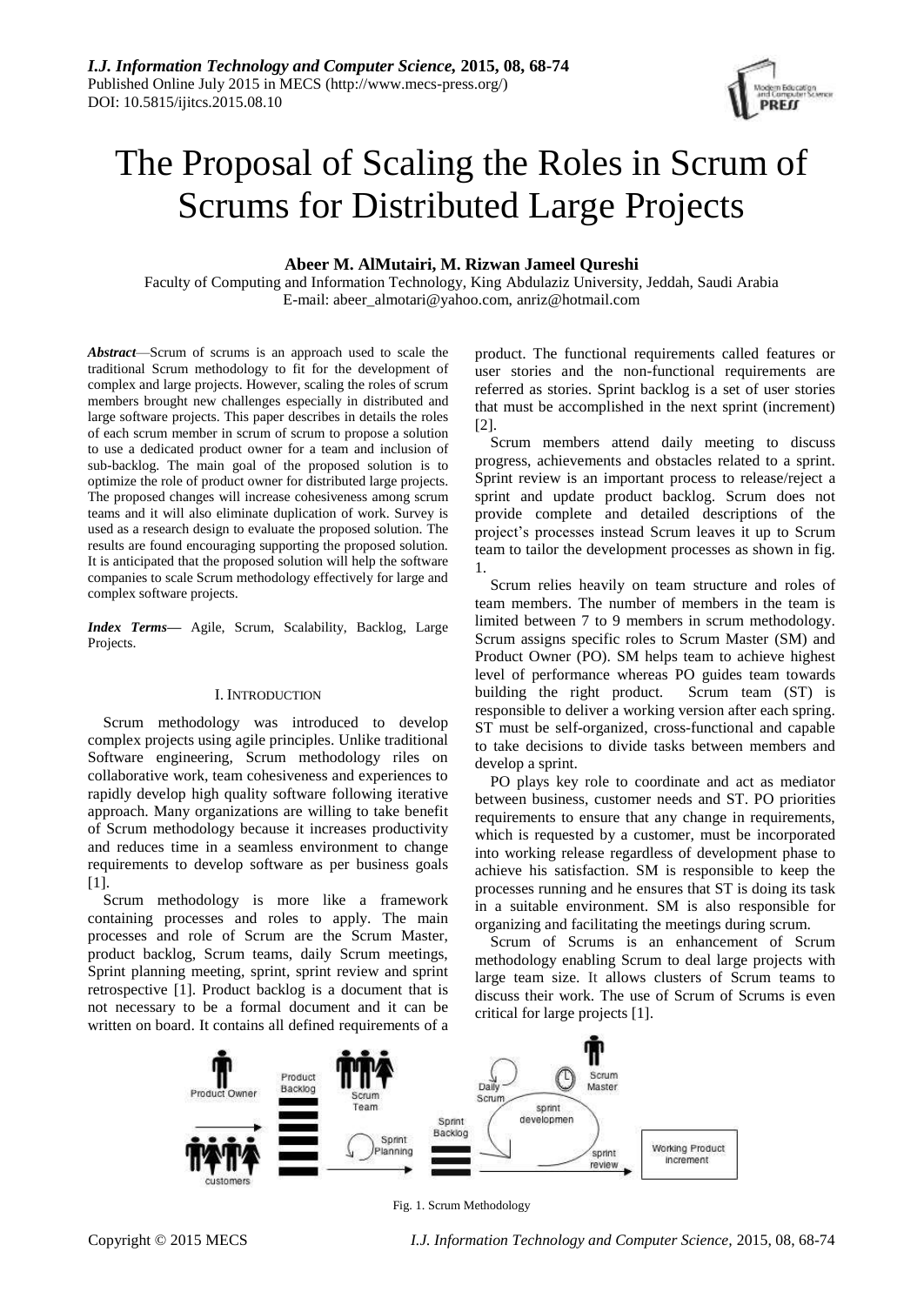The rest of the paper is organized as follows. The related work is covered in Section II. Section III describes the problem statement. The proposed solution is illustrated in Section IV. Section V and VI discuss statistical analyze to validate the proposed solution.

# II. RELATED WORK

The choice of a suitable software methodology is always a problem in software companies. Hamed and Abushama [1] discussed this issue in small to medium enterprises (SMEs). Most of software companies are seeking for rapid and agile way of development [1]. A systematic review is presented to show the appropriateness of agile methods with regard to SMEs environmental based on number of criteria [1].

Scrum is used to speed up the development of software projects in deferent area. A number of attempts are made to integrate Scrum with other development methodologies to take its advantages. Takahira et al. [2] proposed a framework to integrate Scrum and V methodologies to speed up the development of embedded software in automotive industry. Freitas et al. [3] integrate Scrum and Model Driven Development to develop an academic system [3].

Mokhtar et al. [4] adapted scrum methodology to develop an online integrated document management system to deal with academic quality assurance documents. The objectives of the system developed by Mokhtar et al. [4] are reduced redundancy and duplication of documents and time to search appropriate documents during the audit [4].

Major critical factors of Scrum are skills and experiences of scrum team [5-6]. Wangenheim et al. [5] and Scott et al. [6] agree to teach Scrum in educational courses. Wangenheim et al. [5] and Scott et al. [6] are of the opinion that learning Scrum plays an important factor while conducting projects to improve productivity, cohesiveness and coordination of teams. An educational (simulation) game is used to teach Scrum in an undergraduate program in order to improve the learning process of participating students [5]. A framework is presented to identify relationships between Scrum usage and learning style. The proposed approach is based on observing student's behavior according to the Felder– Silverman model while working on Virtual Scrum i.e., Scrum-based tool [6].

Product success significantly depends on the willingness of developers to adopt Scrum methodology [7]. Overhage et al. [7] propose a framework to support rapid delivery of high quality software in turbulent business environments. The proposed framework is based on the Technology Acceptance Model (TAM) [7]. Orłowski et al. [8] present hybrid fuzzy-ontological system to develop software process simulation modeling (SPSM) system. SPSM simulates the Scrum methodology including management processes and project roles [8].

Scrum testing is one of the responsibilities of Scrum team and many studies are aimed to find an efficient way to include best testing approach in Scrum. Parvez [9] describes Scrum based approach to perform regression test while developing mobile application. A model is proposed to divide the sprints of Scrum into several phases and inject regression test in order to achieve an efficient process [9].

Shrivastava and Rathod [10] categorize set of risk factors that affect the performance of distributed agile development projects. There is a need identify the risk management methods to control risks related to distributed agile software development [10].

Scrum offers more management practices as compared to engineering practices. This deficiency of Scrum forces development teams to adopt engineering practices from other methodologies [11]. Khalane and Tanner [11] present theory building case study to uncover SQA concepts in Scrum environment. The study reveals that organizations need to decide how to customize development methods [11].

Vlietland and Vliet [12] adopt Scrum to empower IT development centers to deliver high quality software as per requirements of customers [12]. It is suggested to apply dedicated Scrum teams to deliver functionality swiftly [12]. Scrum facilitates to select appropriate scope of a release while considering constraints like budget, resources, dependencies and technical aspects [13]. Heikkilä et al. [13] claim that scrum can handle challenges by adopting release planning method for direct and efficient communication between the stakeholders for large-scale software development [13]. It is proposed to use Scrum for large projects by employing multiple small teams to work in parallel.

Qurashi and Qureshi [14] proposed a solution for managing large teams using Scrum Methodology. Several problems are discussed while applying scrum methodology using large team including duplication of work, communication failure, integration with other teams and dependencies between tasks [14]. A solution is proposed to overcome the problems of large teams by introducing Scrum of Scrum methodology. However, the proposed solution does not deal with situations when there are multiple product owners or Scrum masters [14]. The proposed solution also does not cover the overhead cost of backlog and story prioritization [14]. Paasivaara et al. [15] used two case studies to validate Scrum of Scrum implementation on two large globally distributed projects  $[15]$ .

Project development progress is exhibited to changes due to variety of factors. However, in distributed projects, maintaining these changes by the team members become harder. This will lead to inaccurate work progress [16]. Alyahya et al. proposed a solution that supports the effective management of development progress by tightly integrating task or story progress data with the versioning data of development to keep progress consistency within team members. However, the implementation in real environment needs to be discussed and agile project management software need to be developed to help following up the work progress through single source by different members.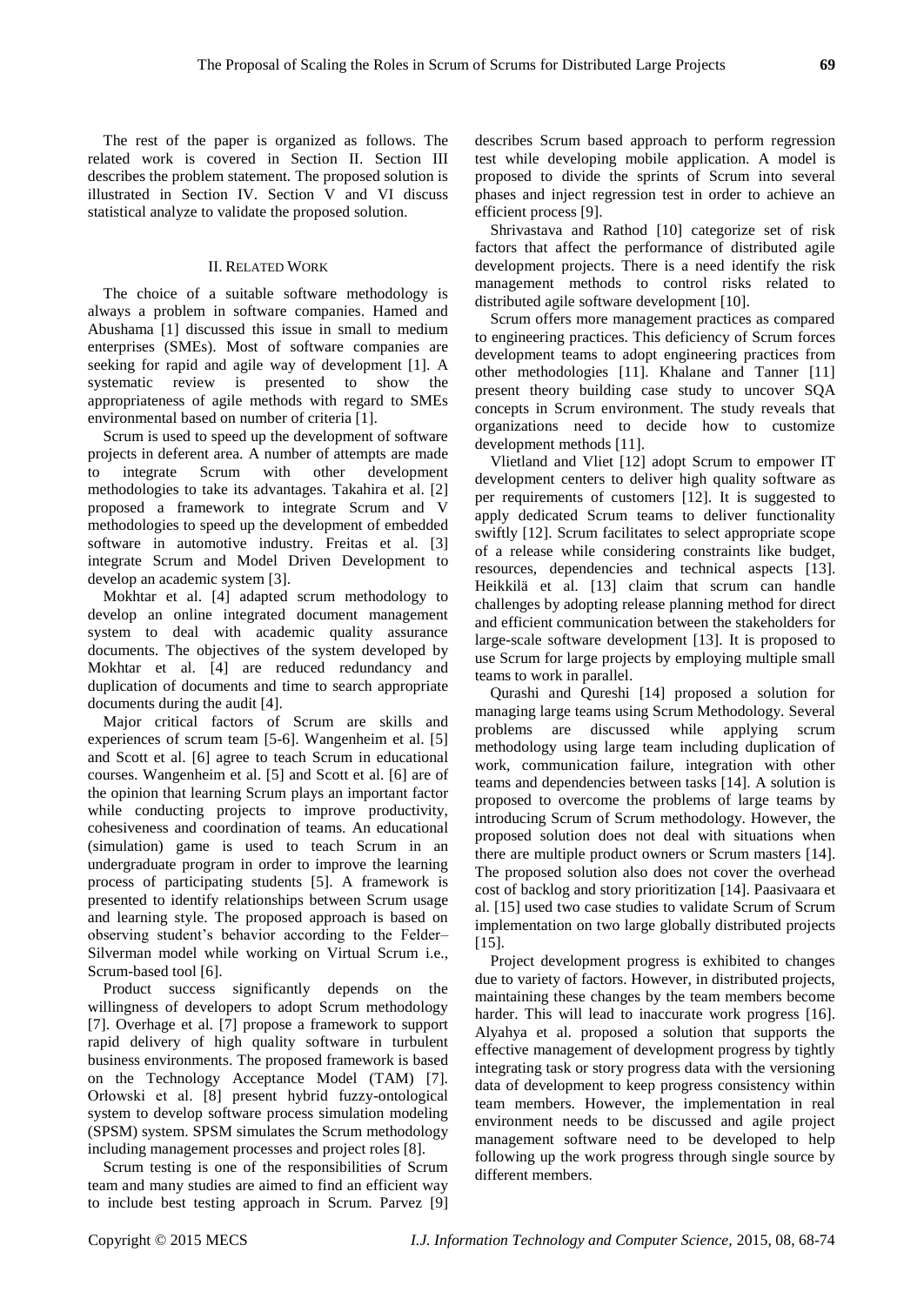Identifying communication issues would help researchers to acknowledge different problems that could occur in agile global software development (AGSD) [17]. Kamaruddin et al. used literature survey to gather needed information. The authors discussed a variety of issues in GSD. These issues included different culture and language of the team members, lack of direct communication (face to face), different working hours/time zones, and unprepared communication Tools. Nevertheless, there are tools that can be suggested or developed to overcome many communication issues described previously. A web application for agile project management would enhance communication and knowledge transfer between team members.

Scrum methodologies should be tailored to meet the different needs of distributed projects [18]. Bass used a grounded theory approach to identify nine different roles of the product owner. These roles are groom, task prioritize, release master, technical architect, governor, communicator, traveler, intermediary and risk assessor. Tailoring Scrum methodology to the distributed projects is explored from the practitioners' descriptions to the previous roles. Bass focuses mainly on tailoring the product owner role in distributed environment. However, further investigation is needed to identify how to tailor other Scrum roles like development team and Scrum master.

Jalali et al. reviewed conference papers from 1999 to 2009 about the use of agile practices on the distributed agile software development [19]. The main purpose was to highlight which circumstances of agile methodologies, in which global software settings would be applied efficiently. The analysis and results revealed that agile practices and methodologies were mostly tailored to become applicable. Also, there was no systematic review that covers practicing all agile methods with all possible GSE settings. Further efforts are needed to provide detailed steps on how to tailor the agile methodology to the practitioners.

Estler et al. [20] have examined a total of 66 industry projects. The study compared agile (Scrum, XP, etc.) vs. structured (RUP, waterfall) processes to determine the

choice impact. They evaluated the correlation between process type and different measures like success, importance, team motivation, and real-time communication. The results have shown that selecting an agile rather than a structured process does not appear to be a crucial decision for globally distributed projects. However, researchers need to investigate more to identify which agile practices are common and followed in practice.

Noordeloos et al. [21] conducted a qualitative data analysis approach and found that moving from RUP to Scrum brings a positive effect in requirements engineering, communication, cost management and crossfunctionality of the distributed teams. They also observed a negative change regarding the development pace and delivery time due to the lack of documentation and missing the tracing lines. As a future work, more investigations are needed on how developers communicate with each other in daily Scrum meetings and how they transfer the knowledge between each other.

Ghosh [22] listed the main challenges when implementing distributed Scrum on the projects. For example, communication factors like: distance, culture, time zone, and language.

Daneva et al. [23] used interviews as a data collection method and grounded theory for data analysis. The research results were the following:

- Requirements dependency is the key factor toward successful agile implementation in large distributed projects.
- Risk is the most important prioritization criterion in the setting of large distributed agile projects
- "Delivery stories", a new terminology added a good value to the agile development. It is the "user stories" with addition of technical implications, effort estimation and associated risk.

However, researchers did not provide a clear description of how vendors deal with agile requirements engineering in distributed and outsourcing contexts. Table 1 shows the limitations of related work in a summarized way.

| Title                                                                                                              | Limitations                                                                                                                                                                                                               |  |  |
|--------------------------------------------------------------------------------------------------------------------|---------------------------------------------------------------------------------------------------------------------------------------------------------------------------------------------------------------------------|--|--|
| Popular Agile Approaches in Software Development:                                                                  | The paper only based on 7 case study of agile methodology.                                                                                                                                                                |  |  |
| Review and Analysis [1].                                                                                           | Need farther studies and practices experience to fully review.                                                                                                                                                            |  |  |
| Scrum and Embedded Software Development for the                                                                    | No persistent practice and experimental study that support the proposed                                                                                                                                                   |  |  |
| Automotive Industry [2].                                                                                           | methodology on real product development project routine.                                                                                                                                                                  |  |  |
| Applying Interdisciplinary and Agile Methods in the<br>Development of an Embedded System [3].                      | The team faced issues like Impossibility of daily appointments; the physical<br>distance between team members; and the need to follow the course schedule<br>restrict using scrum and they failed to avoid such problems. |  |  |
| An integrated document management system for<br>managing self programme accreditation using scrum<br>approach [4]. | The scope of the system is limited to manage document evidences for academic<br>quality assurance system.                                                                                                                 |  |  |
| SCRUMIA—An educational game for teaching                                                                           | The validity and reliability results of the evaluation are restricted to courses in                                                                                                                                       |  |  |
| SCRUM in computing courses [5].                                                                                    | same university by the same instructor (limit generalizability)                                                                                                                                                           |  |  |
| Are learning styles useful indicators to discover how                                                              | Need to carry out more test and experiments with other project management tools                                                                                                                                           |  |  |
| students use Scrum for the first time? [6].                                                                        | and teaching contexts to analyze the framework.                                                                                                                                                                           |  |  |
| What Makes IT Personnel Adopt Scrum?<br>A Framework of Drivers and Inhibitors to Developer<br>Acceptance [7].      | Not specified how to implement it in large projects where multiple<br>interdependencies and higher requirements for the reporting exist.                                                                                  |  |  |

Table 1. Limitations of the related work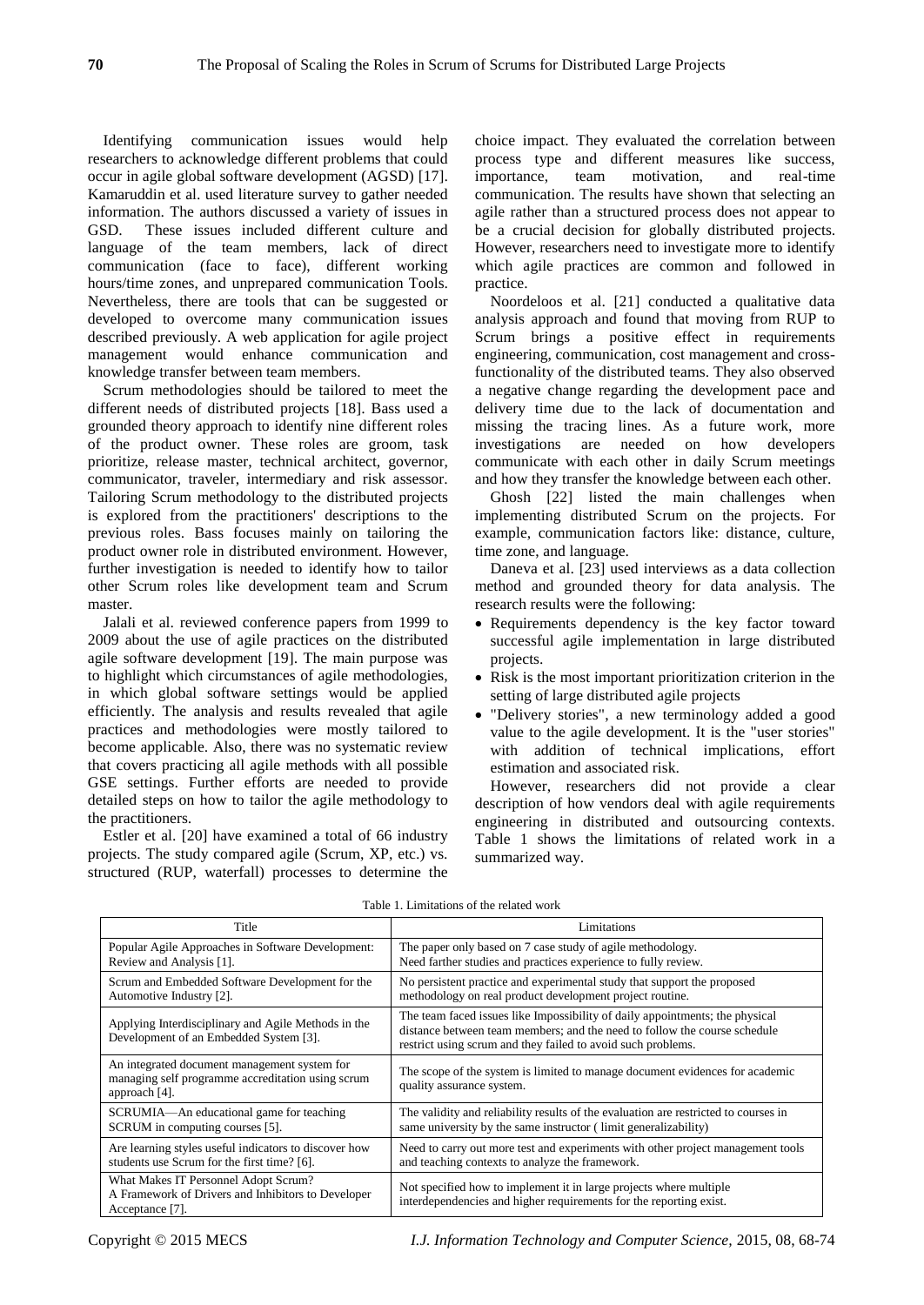| Hybrid fuzzy-ontological project framework of a team<br>work simulation system [8].                                                           | It is difficult to accurately evaluate its applicability before the entire SPSM design<br>process is closed.<br>No data was provided regarding the selection of team members.                                                                                                                                                                     |
|-----------------------------------------------------------------------------------------------------------------------------------------------|---------------------------------------------------------------------------------------------------------------------------------------------------------------------------------------------------------------------------------------------------------------------------------------------------------------------------------------------------|
| An Efficient Model for Mobile Application Regression<br>Test for Agile Scrum Software Development [9].                                        | Only covers a small project developed in single environment with expert team                                                                                                                                                                                                                                                                      |
| Categorization of risk factors for distributed agile<br>projects [10].                                                                        | 18 out 28 project work documents are not handed for collecting data for the study<br>due to the confidentiality issues.<br>Limitation in time and budget that restricted the scope of data collection for the<br>study.                                                                                                                           |
| Software Quality Assurance in Scrum: The need for<br>concrete guidance on SQA strategies in meeting user<br>expectations [11].                | add a level of complexity and overhead upon organization to go through a learning<br>phase of additional methods, which is not be advisable for companies that are still<br>trying to perfect their Scrum implementation.<br>Required changing methods and learning a different method for every client project<br>which can be risky and costly. |
| Towards a governance framework for chains of Scrum<br>teams $[12]$ .                                                                          | Most of the issues presented in the paper required validation and future works.                                                                                                                                                                                                                                                                   |
| Operational release planning in large-scale Scrum with<br>multiple stakeholders – A longitudinal case study at F-<br>Secure Corporation [13]. | Implementing the framework in large projects with interdependencies is not<br>covered.                                                                                                                                                                                                                                                            |
| Scrum of Scrums Solution for Large Size Teams<br>Using Scrum Methodology [14].                                                                | Focused on scaling the role of scrum teams in general and the meetings among<br>them, leaving the other important factor in Scrum vague i.e. Product owner, Scrum<br>Master, Backlog etc.                                                                                                                                                         |
| Inter-team Coordination in Large-Scale Globally<br>Distributed Scrum: Do Scrum-of-Scrums Really<br>Work? [15].                                | Only two case projects from two organizations, which limits the generalizability of<br>the results.<br>The data collected through interviewing teams without observing the actual SoS<br>meetings in the organizations.                                                                                                                           |

#### III. PROBLEM STATEMENT

There is a need of software industry to use such a process model that facilitates to deliver software with agility without compromising quality. Scrum methodology is one of the choices and it a hot area of research. However, large projects requires large teams incorporating several challenges and risks due to the team size and roles assign to each team member in Scrum [12- 15]. This paper attempts to address the problems of team size and roles of scrum team members by scaling Scrum to make it suitable for the development of large distributed projects with large teams.

IV. THE PROPOSED SOLUTION

Scrum of Scrums is an approach used to develop large projects with multiple Scrum teams to complete a product. Scaling the roles in Scrum of Scrums is a critical task especially in a distributed environment. It demands extra efforts on planning in order to achieve success. Scrum of Scrums proposed to divide a large team into multiple small teams and each team works on different features of the same project. It is described to manage dependencies between tasks of different teams and handle daily and sprint meetings using Scrum of Scrums [14]. A novel solution is proposed to explain the roles of Scrum of Scrums key members i.e., Product Owner and Scrum Master to control product backlog for large distributed projects. Following goals are defined to address the problem that is taken up in this paper.

Goal 1- Optimize the role of PO in distributed large projects.

Goal 2- Ensure cohesiveness between scrum teams.

Goal 3- Eliminate duplication of works between scrum teams.



Fig. 2. The proposed team structure of Scrum of Scrums teams



Fig. 3. The proposal of dividing a Backlog into Multiple Sub-backlogs

#### *A.Product Owner*

Product Owner is a key member in the Scrum team to interact with customers. The defined role of Product Owner is to prioritize backlog based on requirements of customers. It is proposed that PO will not only be responsible to prioritize the product backlog but also he/she will divide the product backlog into features to distribute these features among multiple teams while developing large distributed projects. It is proposed to use a dedicated local PO for each distributed Scrum team and a chief PO at the top of all local POs as shown in fig. 2.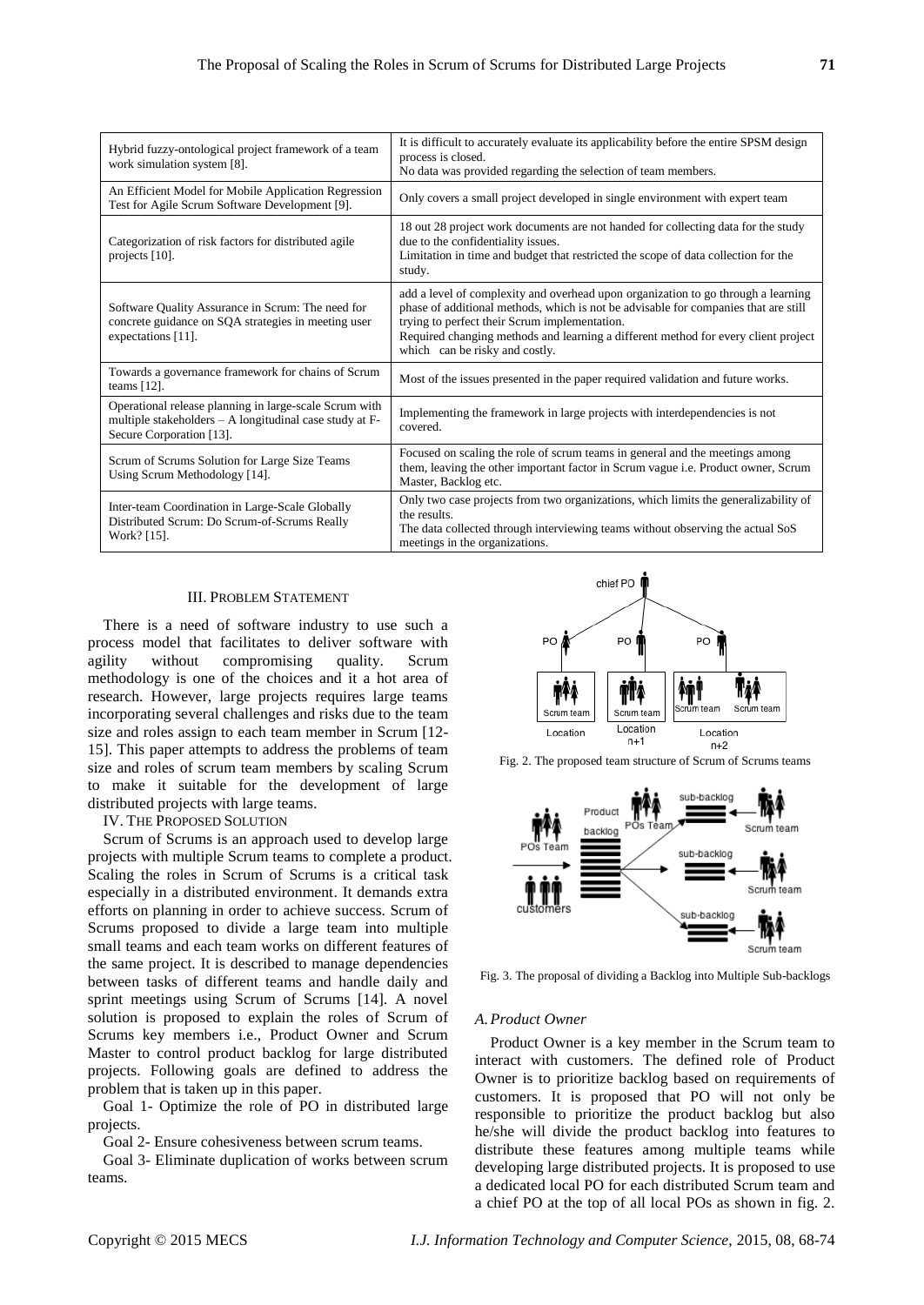Chief PO will interact with customers and collaborate with PO of each team to finalize product backlog. Chief PO is also responsible to decide the release date and accept, reject and modify release.

#### *B. Scrum Master Team*

Each Scrum team has a Scrum master. Scrum master is responsible to facilitate large project using a scrum of scrums approach. Scaling the role of Scrum master to make it sure that every team in Scrum are implementing Scrum in its real spirit. Scrum master is also responsible to coordinate among team. It is proposed that Scrum master ensures that stakeholders are fully utilized by adjusting the composition and frequency of scrum of scrum meetings.

### *C.Sub-backlog*

Each PO and his team work with the costumer to construct a product backlog. Team must divide the backlog into features and address the dependencies between features. A product backlog is divided into several sub-backlogs. A sub-backlog is developed based on such features that are similar and dependent on each other. A sub-backlog is handled by an independent team. Each team has a Scrum master to lead. Each PO is responsible to priorities sub-backlogs with the respective teams as shown in fig. 3. Each scrum team works on the designated sub-backlog as it is a complete product along with the scrum master and PO. Both PO and scrum masters are responsible to ensure cohesiveness of team by addressing all conflicts among teams while conducting daily meetings. Each team integrates the sprint as it is ready. POs and their teams are responsible to integrate multiple sprints to deliver as a release. Chief PO is responsible to deploy release at customer site.

#### V. VALIDATION

The proposed solution is divided into three goals to validate it. Survey technique is used as a research design. A questionnaire is designed consisting of fifteen close ended questions. Likert scale is used ranging from one to five as shown in Table 2. The collected data is statistically analyzed to validate the proposed solution. Fifty three participants responded to the survey as follows.

Table 2. Likert scale used to evaluate the questionnaire

| Very Low | Low | Nominal | High | Very High |
|----------|-----|---------|------|-----------|
|          |     |         |      |           |

# *A.Cumulative Analysis of Goal 1*

Goal 1 has five questions and cumulative statistical analysis of data is shown in Table 3. Table 3 presents that 22 participants are agreed that the role of PO in the proposed solution is optimized. 9.8 software professionals are strongly agreed and whereas 4.6 respondents are disagreed and 15.2 software engineers are neither agreed nor disagreed. Only 1.4 participants are strongly disagreed the effect of the proposed solution. Fig. 4 depicts the cumulative analysis of goal 1.

| Q.No           | Very<br>Low | Low  | Nominal | High  | Very<br>high |
|----------------|-------------|------|---------|-------|--------------|
|                | 2.0         | 5.0  | 22.0    | 19.0  | 5.0          |
| $\overline{2}$ | 2.0         | 5.0  | 18.0    | 21.0  | 7.0          |
| 3              | 0.0         | 7.0  | 8.0     | 26.0  | 12.0         |
| 4              | 1.0         | 4.0  | 11.0    | 24.0  | 13.0         |
| 5              | 2.0         | 2.0  | 17.0    | 20.0  | 12.0         |
| Total          | 7.0         | 23.0 | 76.0    | 110.0 | 49.0         |
| Avg.           | 1.4         | 4.6  | 15.2    | 22.0  | 9.8          |

Table 3. Cumulative Statistical Analysis of Goal 1



Fig. 4. Cumulative statistical analysis of goal 1

#### *B.Cumulative Analysis of Goal 2*

Goal 2 has five questions and cumulative analysis is shown in Table 4. Table 4 shows that 21.5 participants agree that the proposed solution will increase the cohesiveness among scrum teams. 14.2 respondents are highly agreed. 11.4 software professionals are neither agreed nor disagreed. 4.8 software engineers are disagreed and 1.2 participants are strongly disagreed. Fig. 5 shows the results of Table 4 graphically.

Table 4. Cumulative statistical analysis of goal 2

| Q. No | very<br>low | low  | Nominal | High  | Very<br>high |
|-------|-------------|------|---------|-------|--------------|
| 6     | 2.0         | 5.0  | 14.0    | 12.0  | 20.0         |
| 7     | 1.0         | 8.0  | 10.0    | 22.0  | 12.0         |
| 8     | 0.0         | 3.0  | 12.0    | 21.0  | 17.0         |
| 9     | 3.0         | 3.0  | 8.0     | 25.0  | 13.0         |
| 10    | 0.0         | 5.0  | 13.0    | 26.0  | 9.0          |
| Total | 6.0         | 24.0 | 57.0    | 106.0 | 71.0         |
| Avg.  | 1.2         | 4.8  | 11.4    | 21.5  | 14.2         |



Fig. 5. Cumulative statistical analysis of goal 2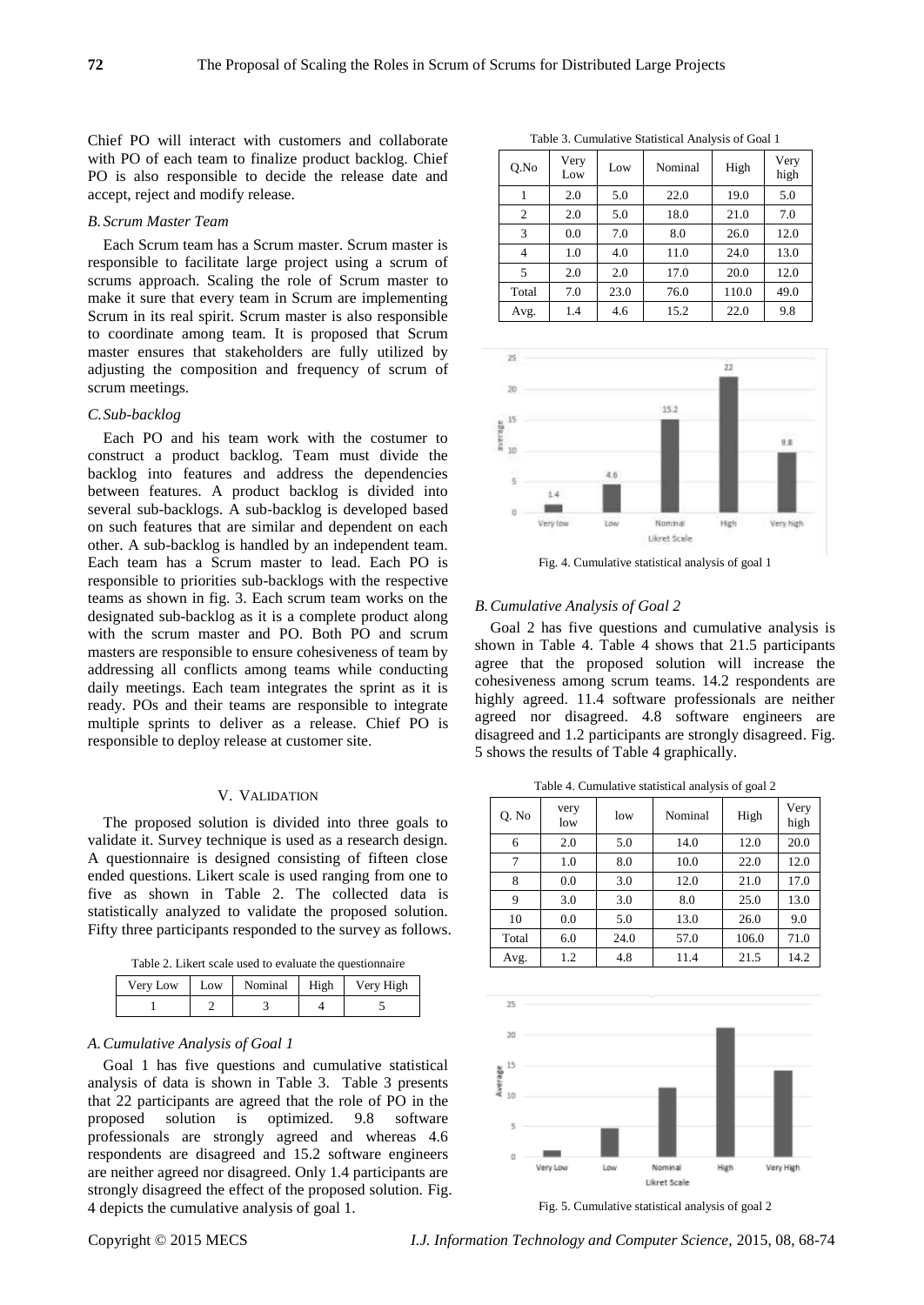# *C.Cumulative Analysis of Goal 3*

Table 5 shows the results of cumulative analysis of goal 3. 25 participants agree that duplication of work is disagreed and 0.8 participants are strongly disagreed. Fig. 6 shows the results of Table 5 graphically.

| Q. No          | very<br>low    | low  | Nominal | High  | Very<br>high |
|----------------|----------------|------|---------|-------|--------------|
| 1              | 1              | 3.0  | 9.0     | 34.0  | 20.0         |
| $\overline{2}$ | 2              | 9.0  | 8.0     | 22.0  | 16.0         |
| 3              | $\overline{0}$ | 4.0  | 13.0    | 19.0  | 17.0         |
| 4              | $\overline{0}$ | 4.0  | 2.0     | 30.0  | 17.0         |
| 5              |                | 4.0  | 17.0    | 20.0  | 11.0         |
| Total          | 4.0            | 24.0 | 49.0    | 125.0 | 81.0         |
| Avg.           | 0.8            | 4.8  | 9.8     | 25.0  | 16.2         |

Table 5. Cumulative statistical analysis of goal 3



Fig. 6. Cumulative Analysis of Responses to Questions for Goal 3

#### *D.Final Cumulative Analysis of All Goals*

Table 6 shows the results of final cumulative analysis of the three goals. It is displayed in Table 6 that 22.8 participants agree that the proposed solution will increase the cohesiveness among scrum teams. 13.4 respondents are highly agreed. 12.1 software professionals are neither agreed nor disagreed. 4.7 software engineers are disagreed and 1.1 participants are strongly disagreed. Fig. 7 shows the results of Table 6 graphically.

| Goal  | very<br>low | low  | Nominal | High | Very<br>high |
|-------|-------------|------|---------|------|--------------|
|       | 1.4         | 4.6  | 15.2    | 22.0 | 9.8          |
| 2     | 1.2         | 4.8  | 11.4    | 21.5 | 14.2         |
| 3     | 0.8         | 4.8  | 9.8     | 25.0 | 16.2         |
| Total | 3.4         | 14.2 | 36.4    | 68.5 | 40.2         |
| Avg.  | 1.1         | 4.7  | 12.1    | 22.8 | 13.4         |

Table 6. Final Cumulative analysis for all goals



Fig. 7. Final Cumulative Analysis of 3 Goals

#### VI. CONCLOSION

The software industry requirement is to develop high quality products in a short time. Scrum is a good choice for software development companies to develop and deliver software in less time without compromising quality. Customers are demanding enterprise resource planning systems (ERP) to automate their processes seamlessly. ERP system falls under large projects. It requires large teams. Software companies are working with distributed locations and it is required to develop large projects utilizing distributed teams. Distributed teams face difficulties to coordinate and communicate due to different geographical locations. Scrum of scrums was introduced to overcome these difficulties to support distributed large teams using scrum methodology. There are many challenges associated to apply scrum of scrums like coordination and communication. These challenges are addressed in this paper by scaling the roles of scrum members in distributed large projects. The proposed solution is to use of dedicated/chief PO and local PO of each distributed team and divide the backlog into subbacklogs. The proposed changes will increase coordination, communication and cohesiveness among large teams. A survey is used to evaluate the proposed solution. The results show that 36.2 out of 53 respondents are agreed with the effectiveness of the proposed solution. It is anticipated that the proposed solution will help the software companies to handle distributed projects with large teams effectively.

#### **REFERENCES**

- [1] A. M. M. Hamed and H. Abushama, "Popular agile approaches in software development: Review and analysis," in Computing, Electrical and Electronics Engineering (ICCEEE), 2013 International Conference on, 2013, pp. 160-166.
- [2] R. Y. Takahira, L. R. Laraia, F. A. Dias, A. S. Yu, P. T. Nascimento, and A. S. Camargo, "Scrum and Embedded Software development for the automotive industry," in Management of Engineering & Technology (PICMET), 2014 Portland International Conference on, 2014, pp. 2664-2672.
- [3] C. R. de Freitas et al., "Applying Interdisciplinarity and Agile Methods in the Development of an Embedded